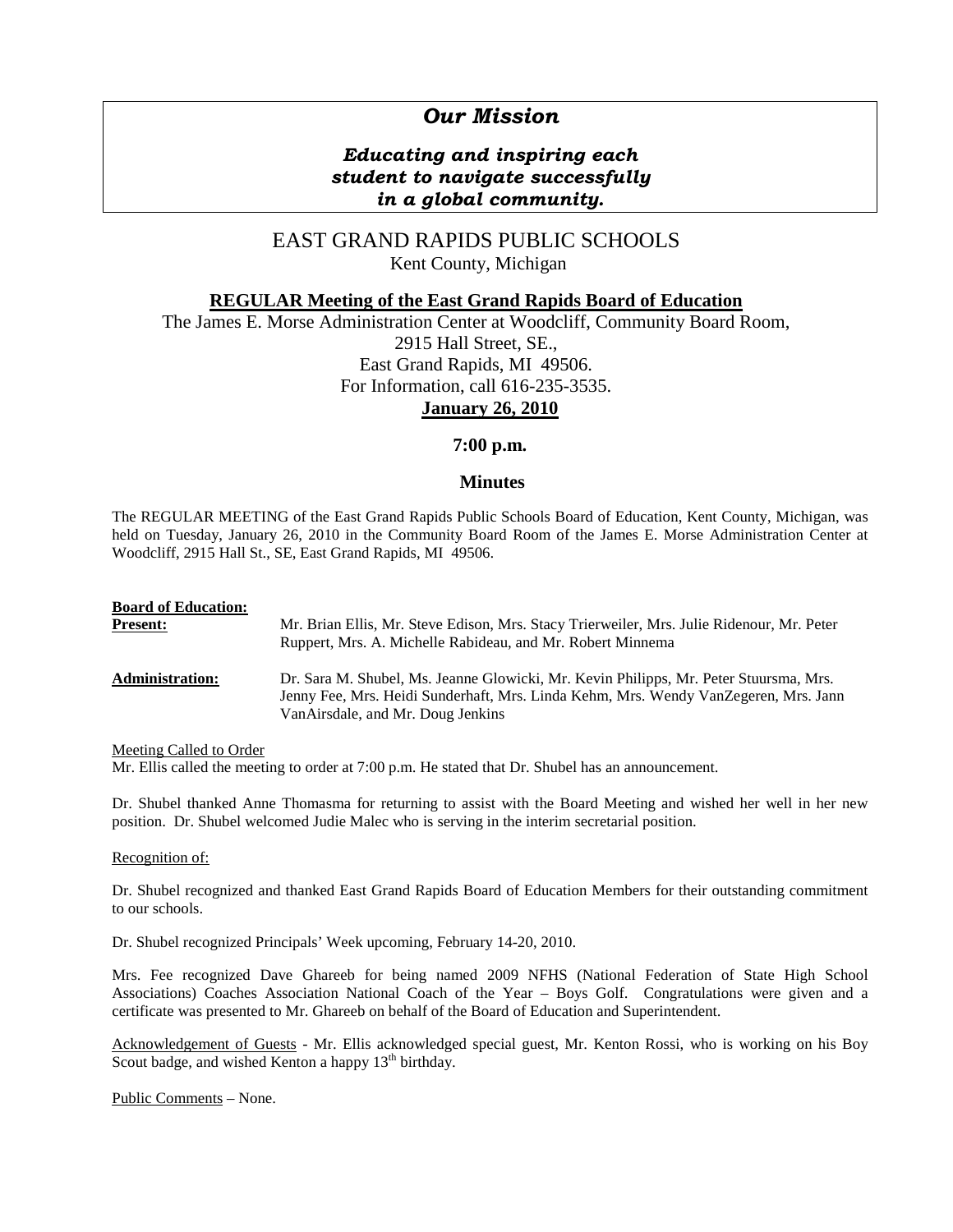#### Board Secretary's Report - Communications to and from the Board - Mrs. Trierweiler

Mrs. Trierweiler stated that the Board received communications regarding:

- Thank You
	- Anne Thomasma (Superintendent's Secretary)

| <b>Proposed Budget Reductions</b> |                               |             |  |  |
|-----------------------------------|-------------------------------|-------------|--|--|
| Chris Kenward                     | Andrea Carlson                | Sarah Pupel |  |  |
| Wendy Kettler                     | Christine Wagenfuehr Durocher | Steve Seth  |  |  |

Mrs. Trierweiler shared recognition by MASB in congratulating East Grand Rapids High School as a Silver Award Winner as noted in *U. S*. *News and World Report*.

#### High School Student Council President's Report – Ms. Sonia Nicola

Ms. Olivia Avery, Senior Class President, reported on behalf of Ms. Sonia Nicola that the high school has wrapped up purple game for awareness, and raised money for Relay for Life. In two weeks, Kabookie week will include a surprise bagel breakfast, and passing out pink slips for students to write experiences that make a difference; then notes will be posted on the lobby wall. Olivia stated concerns were received from administration regarding taking time out for the assembly; therefore, the assembly will be for freshman where Mr. Stuursma will speak and show the Jimmy Gerken video. On February  $4<sup>th</sup>$  from 8 a.m. to 2 p.m., a Blood Drive will be open to high school students ages 17 and older, as well as to the entire public. Parent committees are working on Bachelorette, and Fountain Street Church has been booked. All grades are working on service projects.

#### EGREA President's Report – Mrs. Shelly Schram

Mrs. Schram offered condolences to families of Michele Dolmyer, Lori Dood, Evon Roberts, Lynn Leiter, and Doug VanderJagt, on behalf of the staff regarding the recent losses in their families. Mrs. Schram offered congratulations to Mr. Ghareeb on his national award. Mrs. Schram stated that teachers are busy getting ready for next semester.

Mrs. Schram congratulated Mr. Ghareeb. Teachers are getting ready for next semester.

#### Public Comments

Following a parent's request to make public comment, Mr. Ellis explained that we already called for public comments, and none were addressed. Public comments are now out of sequence and were accepted in this instance only. Mr. Ellis explained the ground rules and then opened the floor for public comments.

Sara Pelligrini – 2544 Richards commented about second semester budget cuts.

Carl Mead – 1147 Pinecrest commented about second semester budget cuts.

Tracy Douglas - 2908 Hall commented about budget cuts and appreciation to Board for addressing items again.

Mr. Ellis stated a point of clarification regarding mid-year cuts which would require that the budget items return to the agenda via a motion and supporting second this evening.

Jimmy Howard – 1735 Hiawatha commented about second semester budget cuts.

Chris Shannon – 2347 El Dorado commented about second semester budget cuts.

Krista Rensland - 2752 Maplewood commented about second semester budget cuts.

Jody Kik – 39 Gild Street commented about second semester budget cuts.

#### *Presentation:*

First Reading of Revised Policy #8300 and #8300-R (Code of Student Conduct) (Enclosure #8)

First Reading of Revised Policy #9230 and #9230-R (School Volunteers) (Enclosure #9)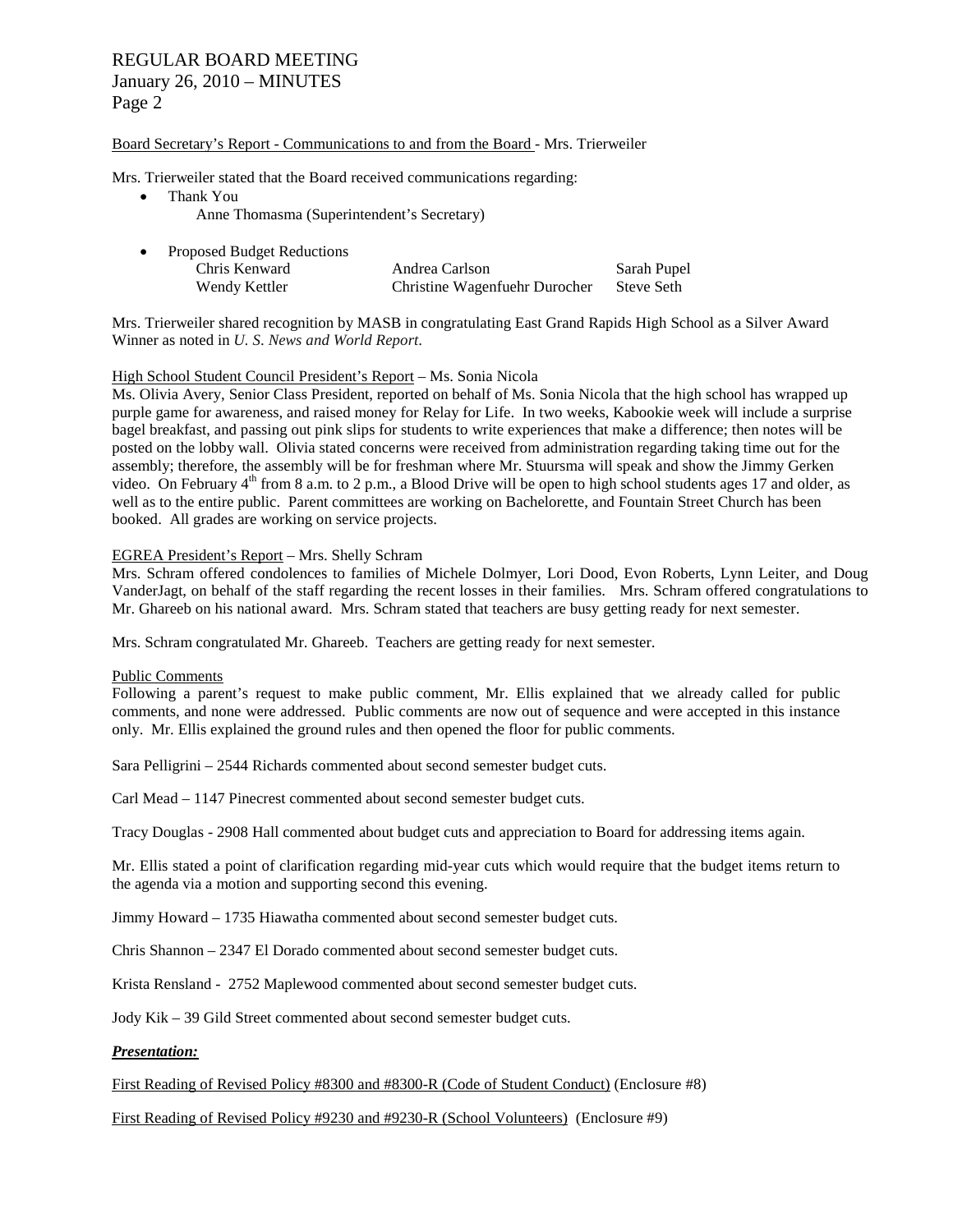## REGULAR BOARD MEETING January 26, 2010 – MINUTES Page 3

Mrs. Trierweiler gave an overview of revised policies 8300 and 8300-R. The Board of Education will vote on these policies at the next Board Meeting, February 22, 2010.

Discussion and overview was held regarding these policies.

#### *Action Items - Consent Agenda:*

Background: In order to save time during the meeting, we are using a Consent Agenda. Items in the Consent Agenda include those that are routine or have been previously discussed by the Board of Education. Any Board Member may request to have any item removed for a separate discussion and vote.

Recommendation: Motion to approve the Consent Agenda Numbers 10 through 14.

Approval of Minutes of REGULAR MEETING of 12/14/09 (Enclosure #10) Approval of Minutes of SPECIAL MEETING of 12/14/09 (Enclosure #11) Approval of Minutes of SPECIAL MEETING of 01/04/10 (Enclosure #12) Approval of Payment of Bills for December 2009 (Enclosure #13) Approval of Overnight Student Activities (Enclosure #14)

Mr. Edison moved to approve items in the Consent Agenda Numbers 10 through 14. Mrs. Trierweiler seconded the motion. Motion passed 7-0.

#### *Other Action Items:*

Approval of Resolution to Call Election for Non-Homestead Tax Renewal (Enclosure #15)

Mrs. Ridenour moved to approve the resolution to call for election for Non-Homestead Tax Renewal on the May 4, 2010 regular election. Mrs. Trierweiler seconded the motion. Motion passed 7-0.

Mr. Philipps explained the proposal in greater detail. There was a discussion regarding whether to go with one or three years.

Mr. Edison moved to approve the resolution authorizing the call for election for the Non-Homestead Tax Renewal for three years at an 18 mill rate on the May 4, 2010 regular election. Mr. Minnema seconded the motion. Motion passed 7-0.

#### *Administrative Reports*

Superintendent

- Board of Education Election on May 4 filing date is February 9, 2010.
- Town Hall Meeting Legislative Committee, February 8, 7:00 p.m. at Little Auditorium.

Dr. Shubel and Mr. Ellis commented on what has been done and what could be done in the community, encouraging community to be a part of the forum.

Assistant Superintendent for Business

• January Revenue Conference Update

Mr. Philipps gave an overview of the January Revenue Conference and shared a budget PowerPoint presentation.

Mr. Philipps gave an overview of Second Semester Reductions which were approved at the Regular Board of Education Meeting on December 14, 2009.

Mrs. Trierweiler moved to rescind School Social Worker budget cuts for second semester. Mr. Minnema seconded the motion. There were comments and discussion from the Board. Motion passed 7-0.

• Ning Website

Mr. Philipps gave an overview of the Ning Website: forums, comments, events, attachments, legislative contacts, Q&A.